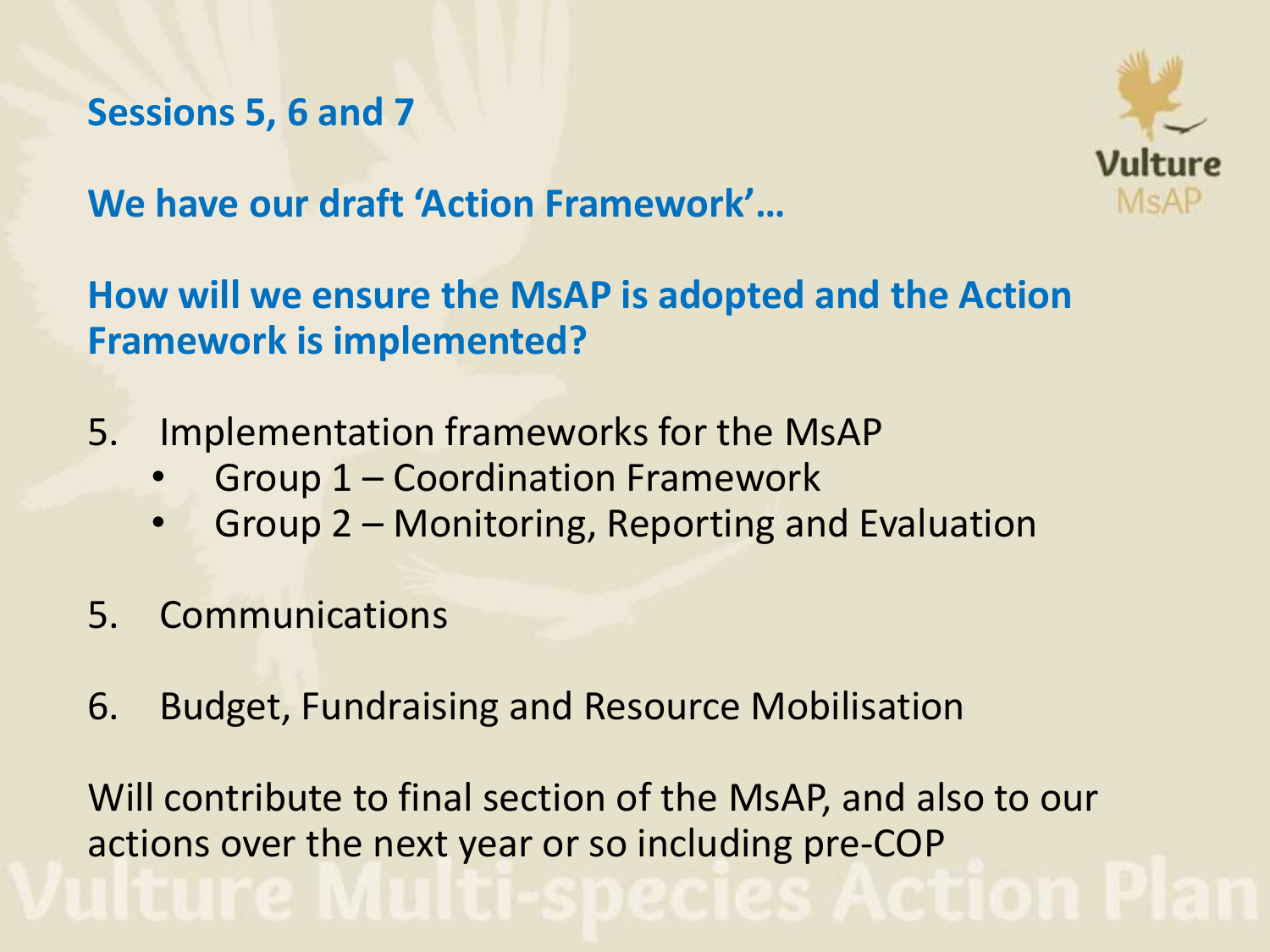## **Organisational Framework**

- Structure, bodies and personnel directly involved in leading, coordinating and driving the implementation phase of the Vulture MsAP
- Most likely, Raptors MoU to oversee or supervise
- Links to:
	- o existing CMS structures such as the Preventing Poisoning Working Group, Energy Task Force, Illegal Killing of Birds Task Force and Saker Falcon Task Force
	- $\circ$  other externally-led initiatives such as SAVE, Egyptian Vulture Working Group, other Single Species Action Plans, IUCN Vulture Specialist Group etc.
	- o non-vulture interest groups e.g. elephant, carnivores, health

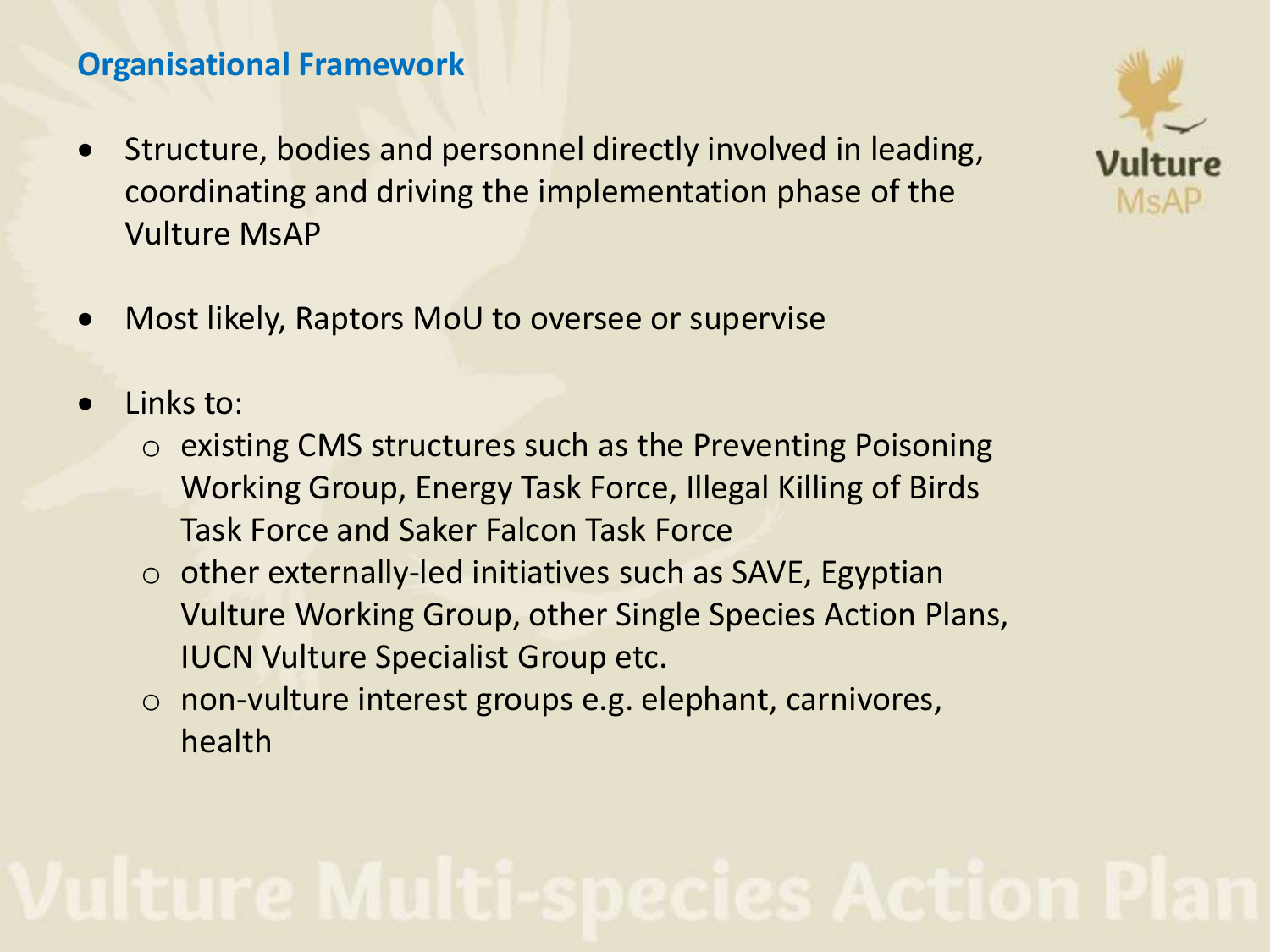### **Principles and components**

What does our organizational framework set out to achieve?

- supporting and coordinating conservation action
- across many countries and regions, many (15) species
- facing many threats
- bringing together many partners and stakeholders
- encouraging strong action from Governments

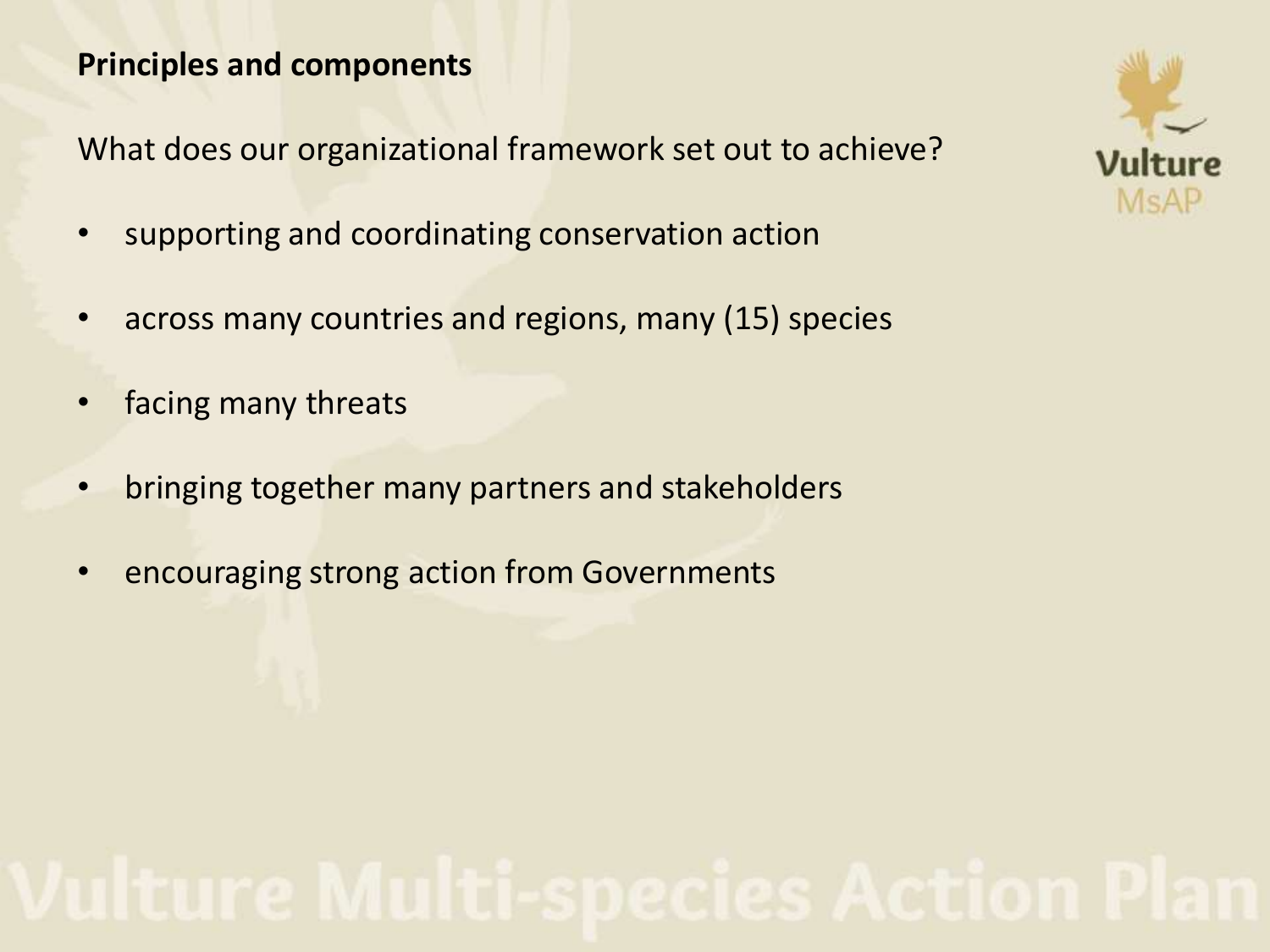### **Models that might deliver this**

No 'obvious' answer!

 Model 1. Extension of the MsAP development process. Revise/update the various ToR from Project Charter, which was based on earlier logic and discussions, anticipating this as structure for MsAP



 Model 2, 3… Alternatives: SAVE model, VCF, BirdLife Africa regional vulture strategy, IUCN VSG, SakerGAP and other CMS Action Plans across many countries and/or species, East Asian-Australasian Flyway Partnership (to be discussed)

Discussion at regional workshops did not provide clear guidance.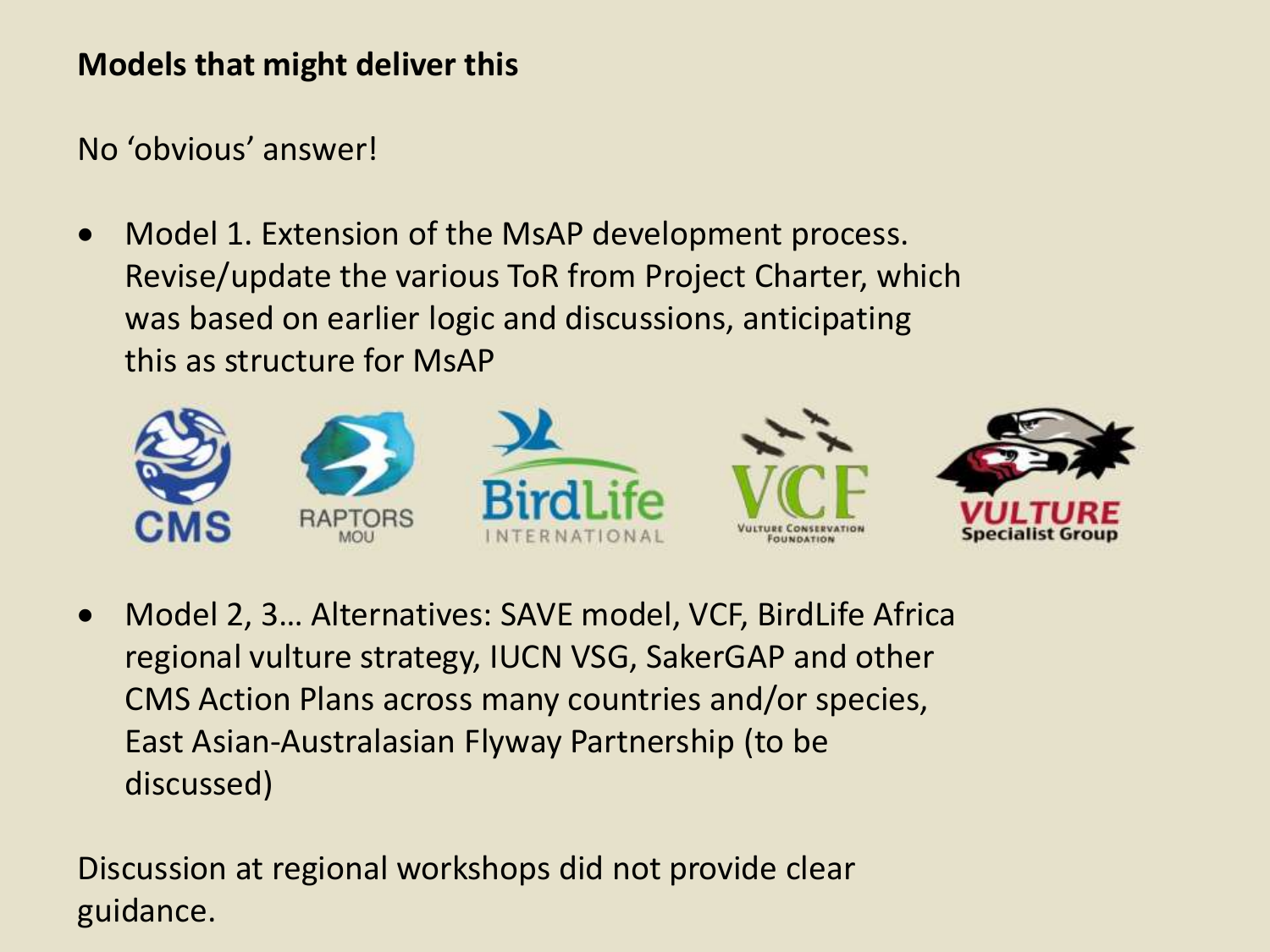## **Monitoring, Reporting and Evaluation**

The ideal: National Vulture Action Plans? Blocs/regional plans?

Why and what?

- Check effectiveness, improve actions, use resources efficiently
- fill critical knowledge gaps (research)
- Process report on Actions and Results (cf. VMsAP Action Framework)
- Impact report on Indicators and Means of Verification for Objectives
- Continuous (monitoring) and at specific times (evaluation)
- Use the EuroSAP track tool?<http://www.trackingactionplans.org/>

CMS initiatives reporting

- CMS parties report online
- Raptors MoU signatories also report regularly
- Many vulture range states are not CMS parties or Raptors MoU signatories
- Best chance of compliance if monitoring and reporting are streamlined

Like any action plan, to be effective the MsAP should be iterative or adaptive: learn from experience, and be modified accordingly.

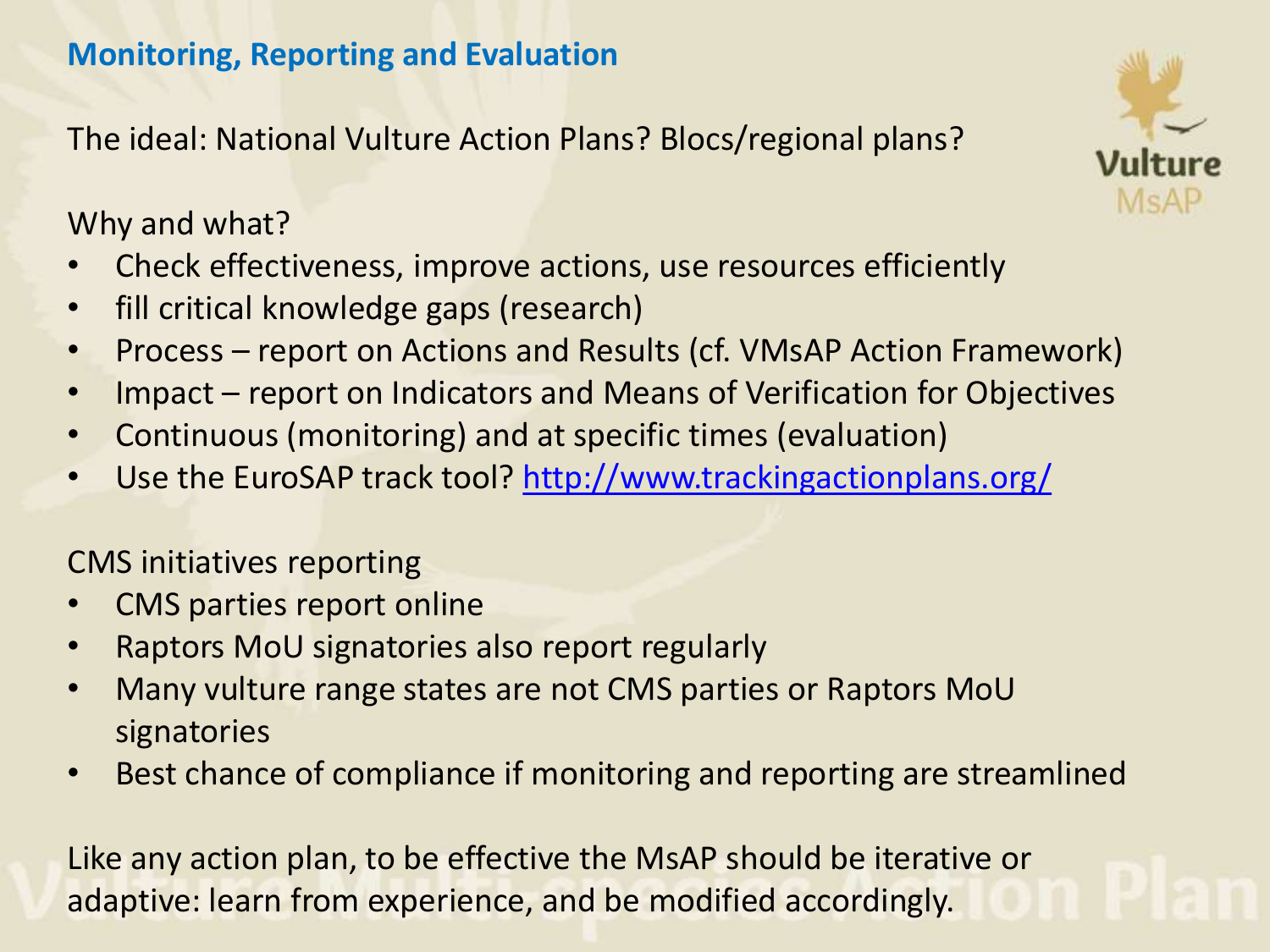Review of EU Species Action Plans found:

- most implementation achieved for species well covered by protected areas or with small range; also with good supporting legislation or active voluntary working groups.
- least implementation for dispersed species, and those whose conservation requires tackling large-scale land-use pressures

Considering also the many information gaps…

**Vulture MsAP monitoring and evaluation will be challenging**

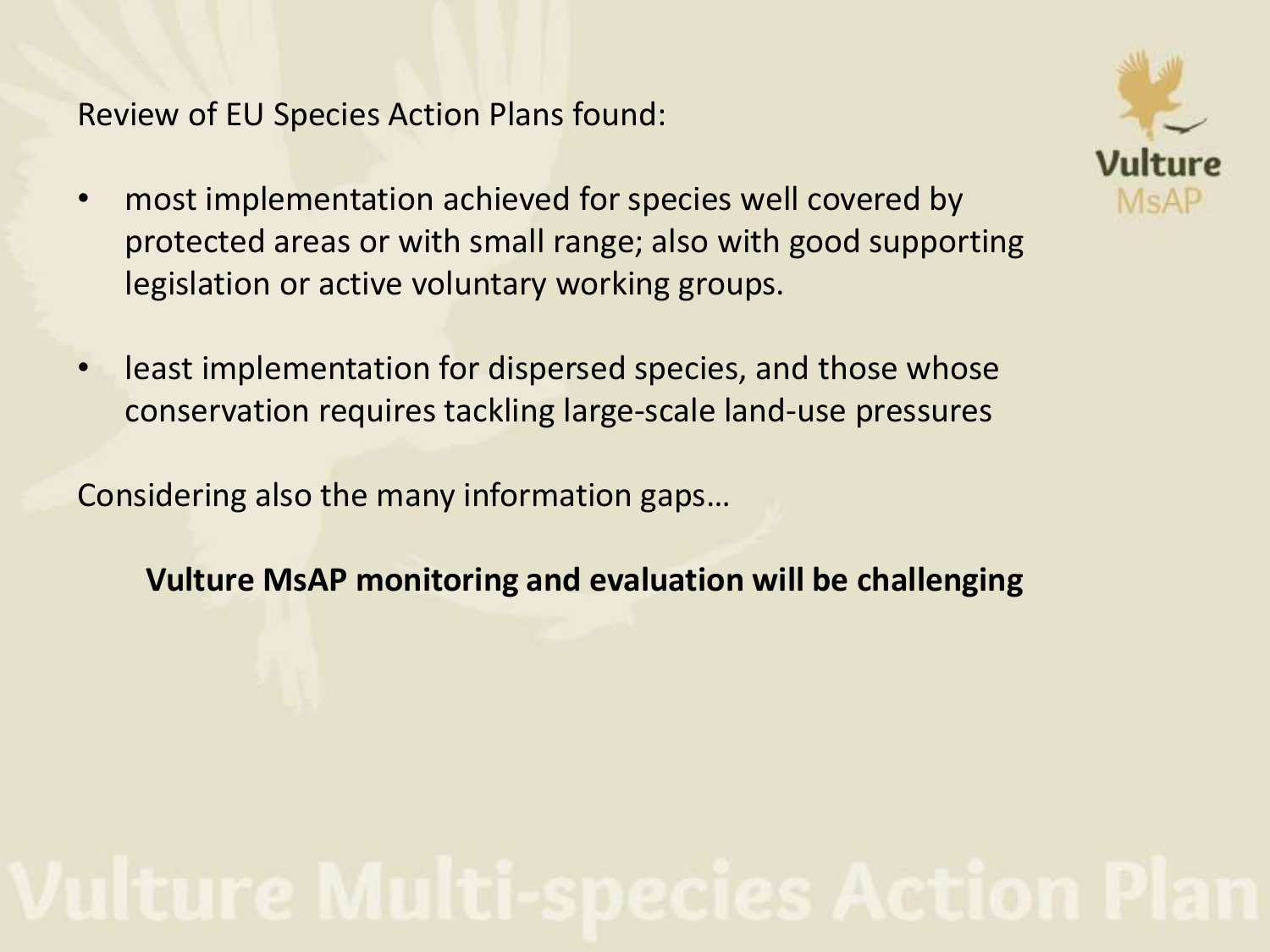## **Programme of Work**

Would set out in detail the tasks that need to be completed including:

- **Description of Action**
- Region(s) or Species involved
- Lead Sector and/or Organisations
- Timeline
- Target stakeholders
- Milestones
- Estimated Costs
- Monitoring and evaluation plan

Elaborating on the Action planning table of the MsAP, which was reviewed on day 2.

For information; but beyond the scope of today's discussion to achieve all this

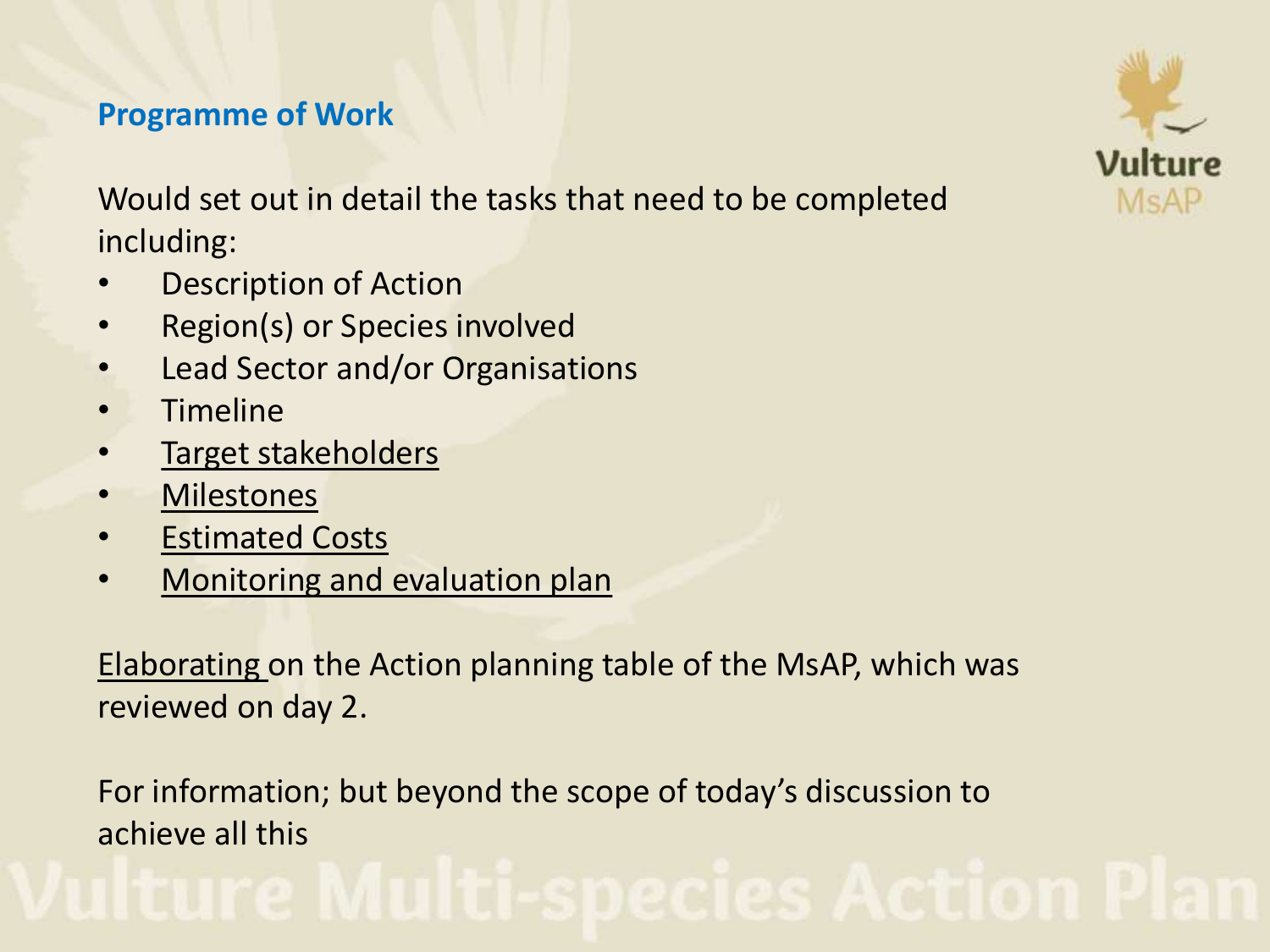## **5.1 Questions for discussion group on coordination frameworks**

1. How do existing coordinated initiatives that existed before the CMS MsAP operate



- 2. Would they wish to expand, and if so how? and how would they integrate with the Vulture WG and any potential CMS Vulture Regional Group?
- 3. Is the structure set up to establish the MsAP suitable for the job of coordinating its implementation? (overarching coordinator, regional coordinators, working group, steering group, linked to Coordinating Unit)?
- 4. How could vulture work integrate with CMS working groups, task forces etc?
- 5. How will we take account of regional differences (regional governance)?